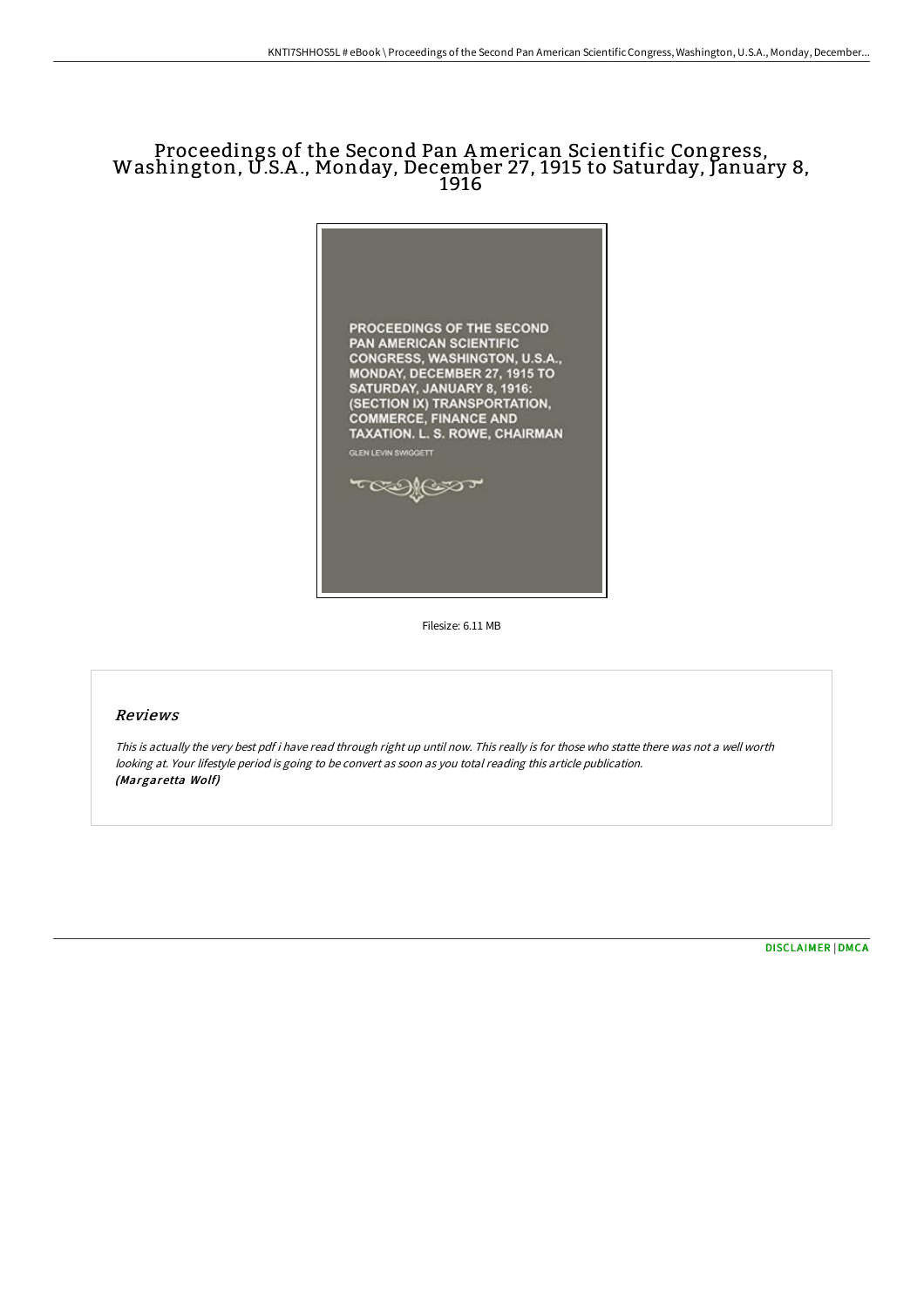### PROCEEDINGS OF THE SECOND PAN AMERICAN SCIENTIFIC CONGRESS, WASHINGTON, U.S.A., MONDAY, DECEMBER 27 , 1915 TO SATURDAY, JANUARY 8, 1916



RareBooksClub. Paperback. Book Condition: New. This item is printed on demand. Paperback. 356 pages. Dimensions: 9.7in. x 7.4in. x 0.7in.This historic book may have numerous typos and missing text. Purchasers can usually download a free scanned copy of the original book (without typos) from the publisher. Not indexed. Not illustrated. 1917 edition. Excerpt: . . . belt, or part of machine that men are likely to get caught in should, when practicable, be guarded; and when not so protected should be See illustrations, opposite page. reported, and every dangerous condition, defective car, engine, machine, careless practice or custom should be reported to some member of the safety committee or other proper oificer in order that the same may be remedied before, and not after, some one is killed or injured. Safety postal cards are furnished for that purpose. A switchman had kicked car in on track No. 10 and afterwards kicked some cars in on other tracks. Then he rode a car down on the track next to track No. 10. Another switchman, before he threw the switch for the last cut, noticed that the first car was close, measured the distance in the usual way, thought it would clear, but it was too close to clear a man, and the switchman, who was riding on the side of car, was knocked off and killed. (See fig. 3. ) Rule No. 963 requires that cars must be pushed in on siding far enough to clear. Why not do it If it had been done, this mans life vould not have been sacrificed and it would have taken less time to do it than it did to make a report of the accident. During the year 1913 we have had six other men injured from the same cause. August 13, 1913,...

 $PDF$ Read Proceedings of the Second Pan American Scientific Congress, [Washington,](http://www.bookdirs.com/proceedings-of-the-second-pan-american-scientifi-1.html) U.S.A., Monday, December 27, 1915 to Saturday, January 8, 1916 Online

B Download PDF Proceedings of the Second Pan American Scientific Congress, [Washington,](http://www.bookdirs.com/proceedings-of-the-second-pan-american-scientifi-1.html) U.S.A., Monday, December 27, 1915 to Saturday, January 8, 1916